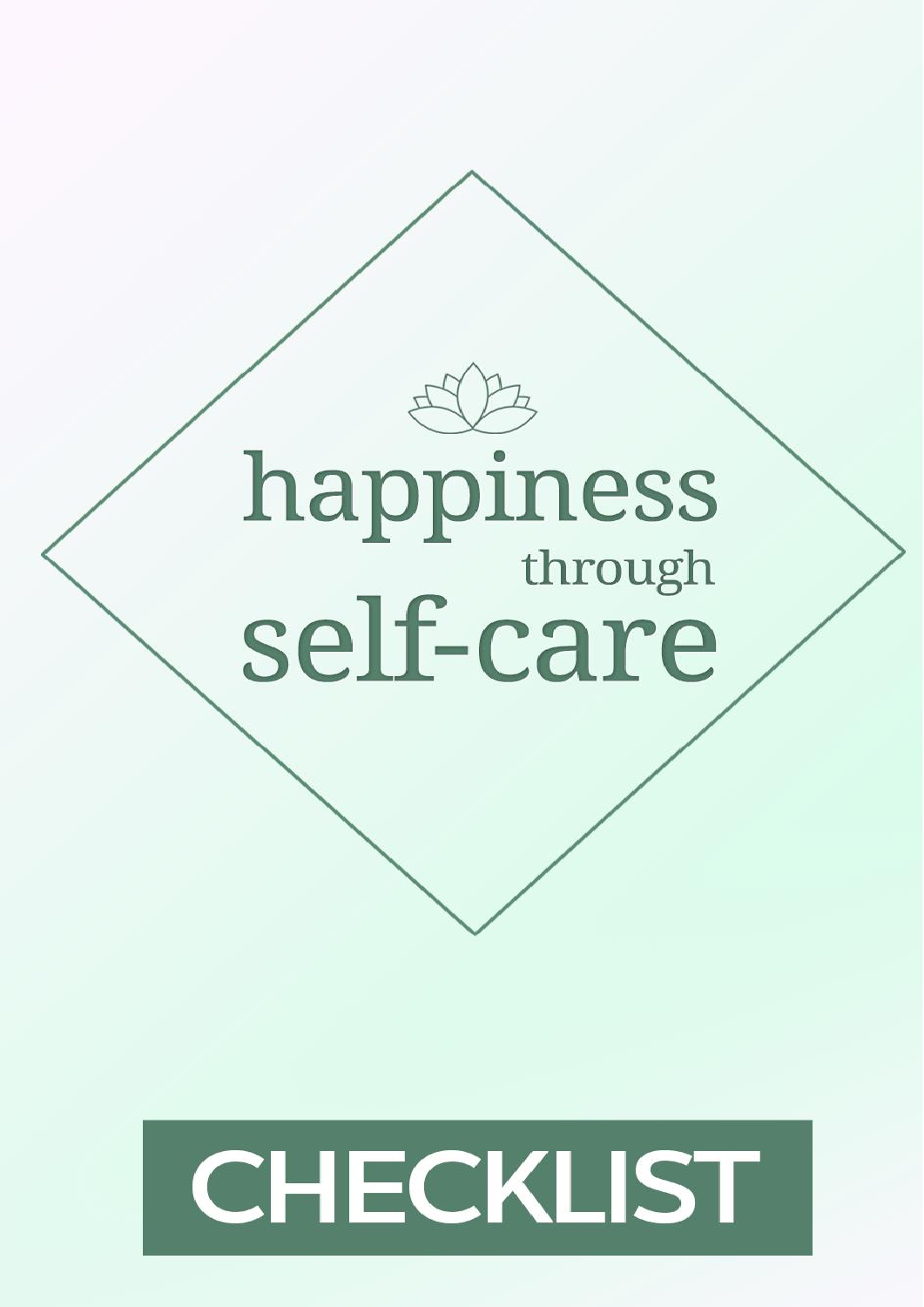# **CHECKLIST**

## **SELF-CARE ESSENTIALS**

- $\Box$  Most of us do not care for ourselves as we should
	- $\Box$  Either we are actively harsh on ourselves
	- $\Box$  Or we are indifferent to our wellbeing
- $\Box$  We push ourselves
- $\Box$  We beat ourselves up for mistakes
- $\Box$  We give ourselves no quarter
- $\Box$  And we never just take the time to make sure we are okay!
- $\Box$  You would not treat another person this way!
- $\Box$  The idea of self-care is to look after yourself and to really take the time to develop your relationships

#### **POSITIVE SELF-TALK**

# **You are the one constant in your life, so it is crucial that you like yourself!**

- $\Box$  Many of us do not, and we are constantly hard on ourselves
- $\Box$  Try switching your voice to a third person when describing your actions
	- $\Box$  This helps you to view them in a more detached manner and to treat yourself as well as you might treat another person
- $\Box$  More important is how you will fix the problem!
- $\Box$  Most of us place far more importance on the things that we don't like about ourselves/insults
	- $\square$  So, spend time writing down things you do like about yourself. Write three things every day.
	- $\Box$  Likewise, write down any complements you receive that make you feel good!
		- $\Box$  The act of writing these down will help to cement them in your mind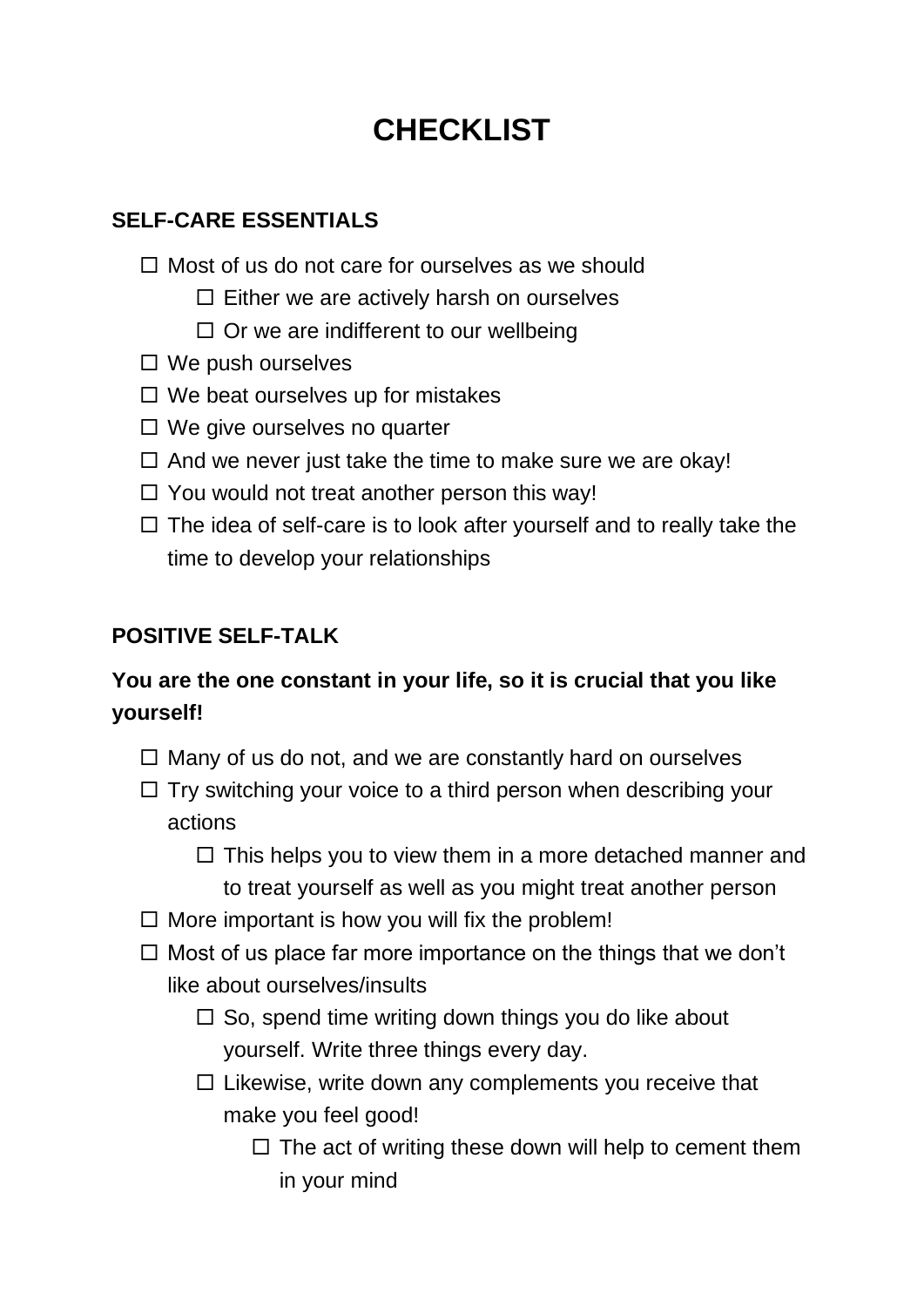- $\Box$  Moreover, it will mean you have this list that you can now read through at any point in the future
- $\Box$  Try loving kindness meditation
	- $\Box$  This form of meditation is about closing your eyes and focussing on feelings of love and kindness toward yourself.
- $\Box$  Use positive affirmations. These are statements that make you feel better about yourself and your life.
	- $\Box$  Hang these as post-its around your home
	- $\Box$  Reading them in the short term will improve your mood
	- $\Box$  In the long term, you might internalize them and this positive outlook can become your default.

# **CBT AND MINDFULNESS**

Many of us are too focused on the bad things in life/stress. We need to take time to nourish our minds and souls.

- $\Box$  Use CBT in order to train yourself to think about the way you are thinking
	- $\Box$  Identify negative thought patterns, criticisms, and look at where they are coming from
	- $\square$  Learn to test those theories and build up a more positive selftalk, and self-image
	- $\Box$  CBT can be practiced on your own, or with the help of a therapist
- $\square$  Use gratitude
	- $\Box$  Gratitude means writing down things that you are thankful for every day
	- $\Box$  This helps us to focus on what we already have
- $\Box$  Learn the difference between doing well and living well
	- $\Box$  Working harder is not always the answer
	- $\Box$  Learn to go after things that actually make you happy
		- $\Box$  Versus things you THINK you should want